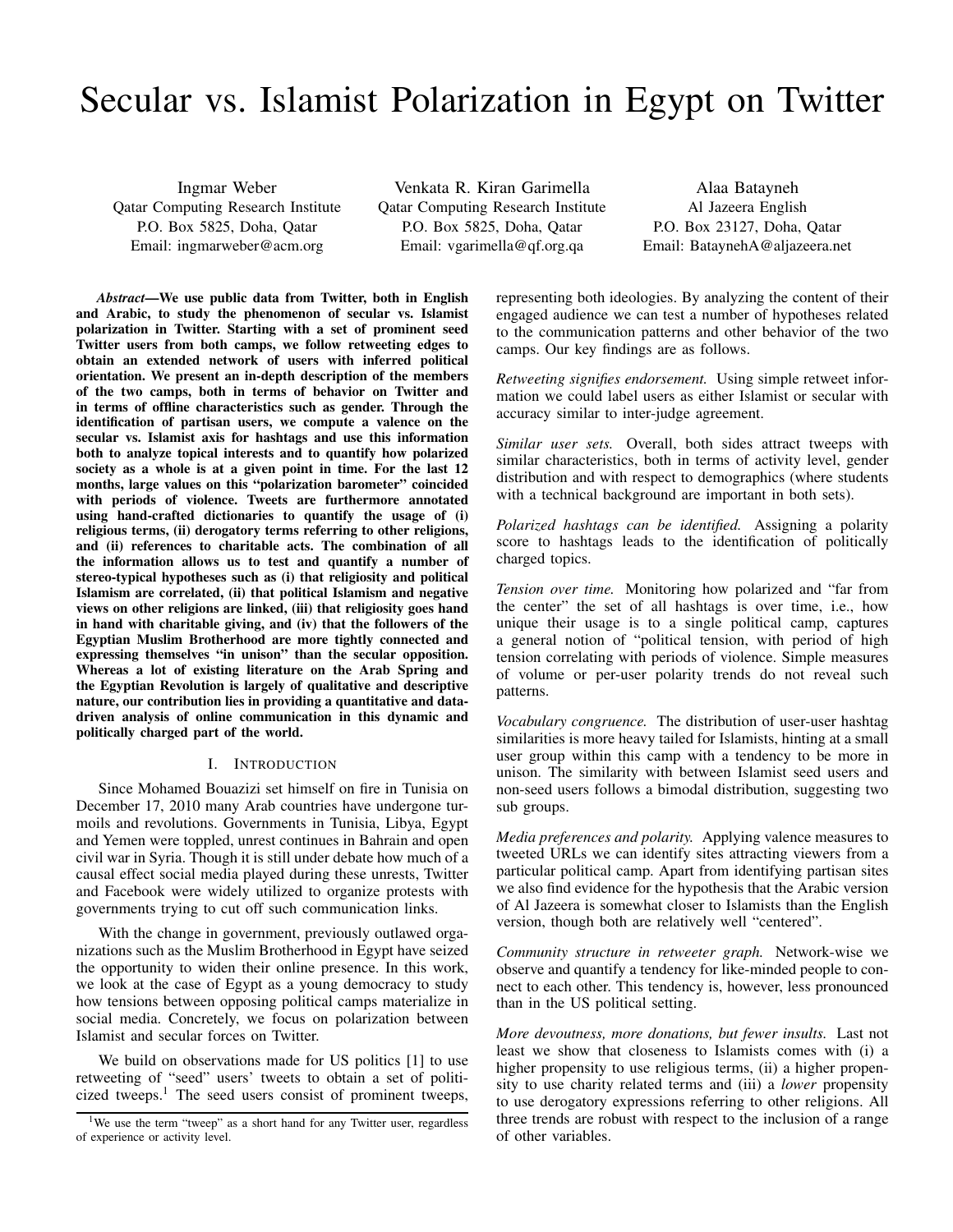# II. RELATED WORK

Related work can be loosely classified into two topics. First, there are studies on political polarization of politicians, party manifestos, search terms and many other objects. Generally, this line of work focuses on left-vs.-right polarization in US politics. Second, there is a large body of work on the Egyptian Revolution and on the Arab Spring in general. Though this line of work typically includes a discussion on the role of social media during the revolution (and during ongoing protests) it does not use data from Twitter to test hypotheses related to polarization. Each of the two topics is discussed in more detail in the following.

*Political Polarization.* One of the best known studies on political polarization looked at US political blogs [2]. They observed a clear split of the blogosphere into two communities, corresponding to Democrats and Republicans. The retweet graph constructed from our data set shows a somewhat similar characteristics. A related study was presented in [1]. Though set in a very different context, namely, US politics with a leftvs.-right polarization as opposed to Egyptian politics with a secular-vs.-Islamist polarization, some of their methods are similar to ours. In particular, we modify their formula to compute the valence of hashtags and we also investigate the congruence of the retweet and mention networks. The rest of our analysis, e.g., looking at the polarity of URLs or studying the interdependence between polarity and usage of certain classes of terms, not only differs in the overall setting but also in the questions asked. The problem of classifying tweeps at scale is studied in [3]. The authors use a machine learning approach to determine user categories such as political affiliation, ethnicity identification and affinity for a particular business. Such an approach could be used to further expand our current set of identified users. We believe, however, that the observed trends would not change if more data of similarly high quality is added. Though we are focusing on polarity among tweeps, one of the earliest related works quantified the political leaning of *politicians*. The NOMINATE score [4] uses voting records in combination with dimensionality reduction. Such techniques can be used to quantify the statement that US American politics follows a 1-dimensional left-to-right schema. The leaning of web search queries has been investigated in [5]. Though the methodology used to identify the leaning relies on blogs with a political leaning, the formula for their "leaning" is similar to ours. A similar approach has also been applied to data from Twitter to study left-vs.-right polarization in the US. Though we are using a very similar setup to [6] to assign a "leaning" to hashtags, the research questions addressed are completely different. To estimate party positions of unknown texts, word frequencies have been extracted from labeled sets (e.g., party programs) [7], [8]. Such purely content-based approaches could be applied as an alternative to our link-based approach.

*Egypt and Egyptian Revolution.* The work conceptually closest to ours is [9] where Mostak uses geo-referenced data from Twitter in combination with fine-grained geographic census data to test the hypotheses that Islamism is more widespread in low income areas. To quantify a tweep's level of affinity for political Islamism, three measures are proposed. The first measures the vocabulary difference between the tweep's tweets and content mined from an Arabic-language forum associated with the Muslim Brotherhood. The second looks at the degree to which the user stops tweeting at the five daily prayer times mandated by Islam. And the last looks at the number of leading Muslim Brotherhood politicians that the user follows. This last approach is similar to our use of retweet relationships. However, the general questions asked and the methodology applied differ completely.

Several studies have looked at the role that social media played during the Egyptian revolution [10], [11], [12], [13], [14], [15], often from a qualitative point of view or relying on surveys. None of them has, however, tried to quantify the polarization online in the post-revolution setting. The work in [16] differs as it puts more emphasis on computer science methodology and algorithms for sentiment and response analysis. Using their methodology they observe that "Twitter discussion on the Egyptian revolution was much different from other Twitter discussions in terms of who was tweeting and what was said". The blogosphere in Egypt and the Arab world has also been the focus of academic research. An application of using the Habermasian public sphere as a theoretical framework is presented in [17], a study of two political blogs and how they cover Muslim-Christian tensions. Etling et al. [18] present a descriptive study of approximately 3,000 hand-coded blogs in a large network of 35,000 Arabiclanguage blogs. They observe that Bloggers are focused mainly on domestic political issues with the Israeli-Palestine conflict being of universal interest. Outgoing links are largely to Web 2.0 sites such as YouTube and Wikipedia, followed by pan-Arab mainstream media sources, such as Al Jazeera. Alanie et al. [19] present a qualitative analysis of the role blogs played within the context of the Egyptian revolution using blog data. They find that blogs provided a "counter-narrative" to the government government-supplied version of events during the 18-day uprising. In [20] the point is raised that the role of Al Jazeera should also not be ignored and that, in fact, Al Jazeera is tightly linked with peer-produced material, as exemplified by their Creative Commons<sup>2</sup> and "The Stream"<sup>3</sup> initiatives. Two survey-based studies on political engagement and (i) Internet usage in Egypt and the (ii) how people imagine networks across dimensions of class, religion and other factors are presented in [21] and [22] respectively.

#### III. DATA SET

Our data acquisition starts with the creation of a list of "seed users" which are manually labeled as secularist or Islamist. Part of the list was taken from [9] with additional entries added by an Egyptian expert. The final list of seed users is shown in Table I. For each of the seed users we obtained (up to) their most recent 3,200 tweets. For each of these tweets we then obtained (up to) 200 retweeting users. Both limits are imposed by the Twitter API. For each of the identified users we obtained their Twitter "bio" and, in particular, the "location" field. Where this field was nonempty we used Yahoo! Placemaker $4$  to detect geographic place references. Yahoo! Placemaker works for input strings in several languages, including English and Arabic. The 7,088 users with a place reference from Egypt were kept for further

<sup>2</sup>http://cc.aljazeera.net/

<sup>3</sup>http://stream.aljazeera.com/

<sup>4</sup>http://developer.yahoo.com/boss/geo/docs/free YQL.html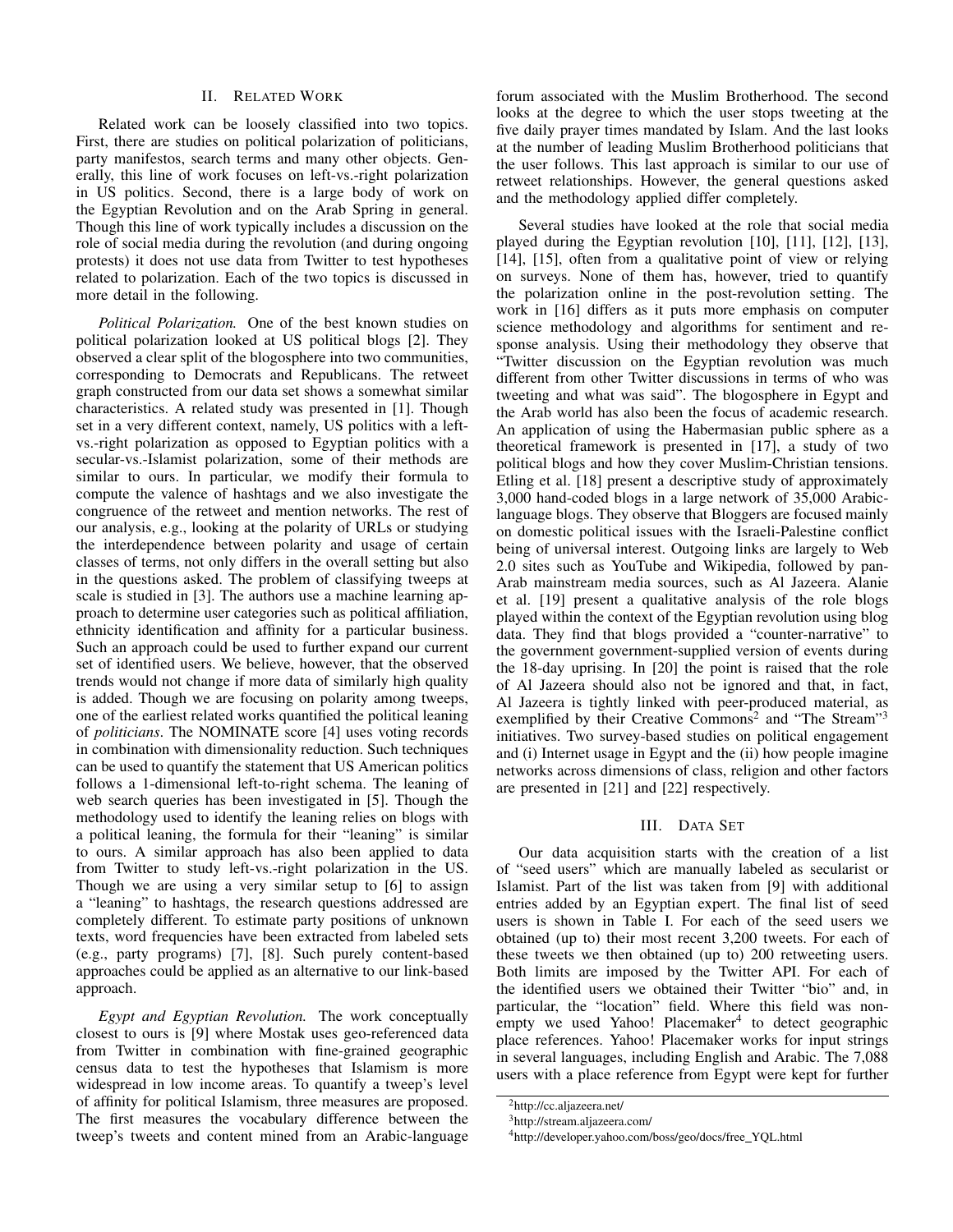analysis. All their public tweets (up to 3,200 per user) were then downloaded once around January 2013 and again around March 2013, resulting in a total of 16,889,153 tweets.

|                     | <b>Secularists</b> | <b>Islamists</b>    |                  |  |
|---------------------|--------------------|---------------------|------------------|--|
| <b>Twitter Name</b> | Screen Name        | <b>Twitter Name</b> | Screen Name      |  |
| Mohamed ElBaradei   | @ElBaradei         | Muhammad Morsi      | @MuhammadMorsi   |  |
| Alaa Al-Aswany      | @alaaaswany        | Eadel Soliman       | @FadelSoliman    |  |
| Avman Nour          | @AymanNour         | Essam Al Erian      | @EssamAlErian    |  |
| Wael Abbas          | @waelabbas         | Almogheer           | @almogheer       |  |
| Belal Fadl          | @belalfadl         | Hazem Salah         | @HazemSalahTW    |  |
| Dr. Hazem Abdelazim | @Hazem_Azim        | Khaleed Abdallah    | @KhaleedAbdallah |  |
| MohamedAbuHamed     | @MohamedAbuHamed   | Melhamy             | @melhamy         |  |
| HamzawyAmr          | @HamzawyAmr        | Dr Mohamed Aly      | @dr_mohamed_aly  |  |
| E3adet Nazar        | @E3adet Nazar      | Mustafa Hosny       | @MustafaHosny    |  |
| GameelaIsmail       | @GameelaIsmail     | El Awa              | @El Awa          |  |
| shabab6april        | @shabab6april      |                     |                  |  |
| waelabbas           | @waelabbas         |                     |                  |  |

TABLE I. SEED TWITTER ACCOUNTS FOR EGYPTIAN POLITICS.

Users were fractionally assigned to one of the two sides (Islamist or secularist) according to which seed users they retweeted. A user who retweeted  $X$  distinct secular and Y distinct Islamist seed users would have a secular score of  $X/(X + Y)$  and an Islamist score of  $Y/(X + Y)$ . Depending on which is larger we label users as "secularist" or "Islamist" with 154 tied cases labeled as "center". When a single value is needed, e.g., for correlation and dependence analysis, we used the Islamist score. To detect retweets we used the public tweets of each user and searched for "ˆRT @seed user:". This way the recall of retweets was improved as we could obtain more than 200 retweet events per source tweet. In a further attempt to link the analysis to offline variables, we compiled a list of genderspecific first names both in Arabic and English. There were 939 male 387 female Arabic names. This dictionary was then compared against the so-called "real name" field in Twitter profiles. In 4,077 out of 7,088 cases a match was found and the inferred gender was noted. We used -1, 0, +1 to encode male, unknown and female respectively. Tweets were classified as English, Arabic or other/unknown using a language detection tool<sup>5</sup>. The per-user macro-averaged language statistics as well as other statistics about the 6,934 non-center users are in Table II.

|               | Secularists | <b>Islamists</b> |
|---------------|-------------|------------------|
| # tweeps      | 5.215       | 1.719            |
| Av. followers | 1.468       | 884              |
| Av. friends   | 457         | 501              |
| Av. tweets    | 7.587       | 7.830            |
| $#$ men       | 2.382       | 786              |
| # women       | 556         | 201              |
| $%$ English   | 16.9        | 16.2             |
| % Arabic      | 71.3        | 72.7             |

TABLE II. STATISTICS ABOUT TWEEPS RETWEETING SEED USERS. THE NUMBER OF TWEETS IS PER THE PROFILE PAGE.

To see if the political label inferred through the retweeting information is accurate, we asked two judges, both native Arabic speakers fluent in English and well aware of the political situation in Egypt, to label a set of 99 users, 49- 50 from either camp, into "Islamist - supports the Muslim Brotherhood or their ideology", "Secularist - supports the secular opposition or their ideology" or "Unknown - apolitical or cannot tell from profile page".<sup>6</sup> Judges were provided with hyperlinks to the tweeps' Twitter profiles.

The two judges labeled 52—29, 15—26 and 32—44 tweeps as Islamist, secularist and unknown respectively. The first

judge disagreed with the ground truth for 17/52 of his Islamists and 2/15 of his secularists, ignoring the "unknown" label. For the second judge the disagreement was 4/29 and 5/26. Combined, 77% of non-unknown labels agreed with the inferred label. For the cases where both judges had provided non-unknown label their mutual agreement was 36/45=80% indicating that our simple method performs similar to human experts. We believe the agreement could be improved by providing judges with "evidence" for the label, e.g., retweets of the seed users, rather than relying on them to filter through hundreds of tweets for relevant clues.

Note that we deliberately chose to *exclude* the seed users from our analysis as otherwise signals related to polarity might be artificially amplified.

#### IV. WHO ARE THEY?

Table II shows that with respect to activity, gender and even language distribution the two camps are largely similar. Surprisingly, this even holds for most of the terms used in their profiles, as shown in Figure 1. Despite the similarities, certain stereotypical differences related to "liberal" or "muslim" can be observed.



Fig. 1. Word clouds of terms used in profiles by Islamists (left) and secularists (right).

#### V. WHAT DO THEY TWEET ABOUT?

To get a handle on what the two different camps were tweeting about we monitored the hashtags they use and assigned a "valence" to them. This valence quantifies the polarity of the hashtags used and is very similar to methods used in existing work [1][6]. Let  $v_I$  denote the aggregated (fractional) user volume of a hashtag  $h$  for the Islamists. Here, a user with an Islamist score of 0.8 would contribute 0.8 to this aggregate if he ever used h. Let  $V_I$  denote the total Islamist user volume of all hashtags. We define  $v_S$  and  $V_S$  similarly. Then, we compute the polarity of  $h$  as

$$
\text{Pol}(h) = \frac{\frac{v_I}{V_I} + \frac{2}{V_I + V_S}}{\frac{v_I}{V_I} + \frac{v_S}{V_S} + \frac{4}{V_I + V_S}},\tag{1}
$$

where a polarity of 1.0 is fully Islamist and 0.0 is fully secularist. We also use suffixes i and s as in 0.7s to denote the absolute value polarity that is predominantly (i)slamist or (s)ecular. Table III shows the top 5 hashtags in terms of polarity. Only hashtags with a minimum of 50 distinct users were included in the computation. Interestingly, not all hashtags are polarized and popular apolitical examples include #ff and #iphone5, with nearly perfectly balanced polarity of .49 and .48 respectively. Co-occurrence based techniques [6] could be used to filter out hashtags without a political context, but we deliberately chose to keep them for our analysis. In a sense, they are the glue that keeps society together or, more

<sup>5</sup>http://code.google.com/p/language-detection/

<sup>6</sup>The initial set contained 100 users but one user's profile was removed at the time of labeling.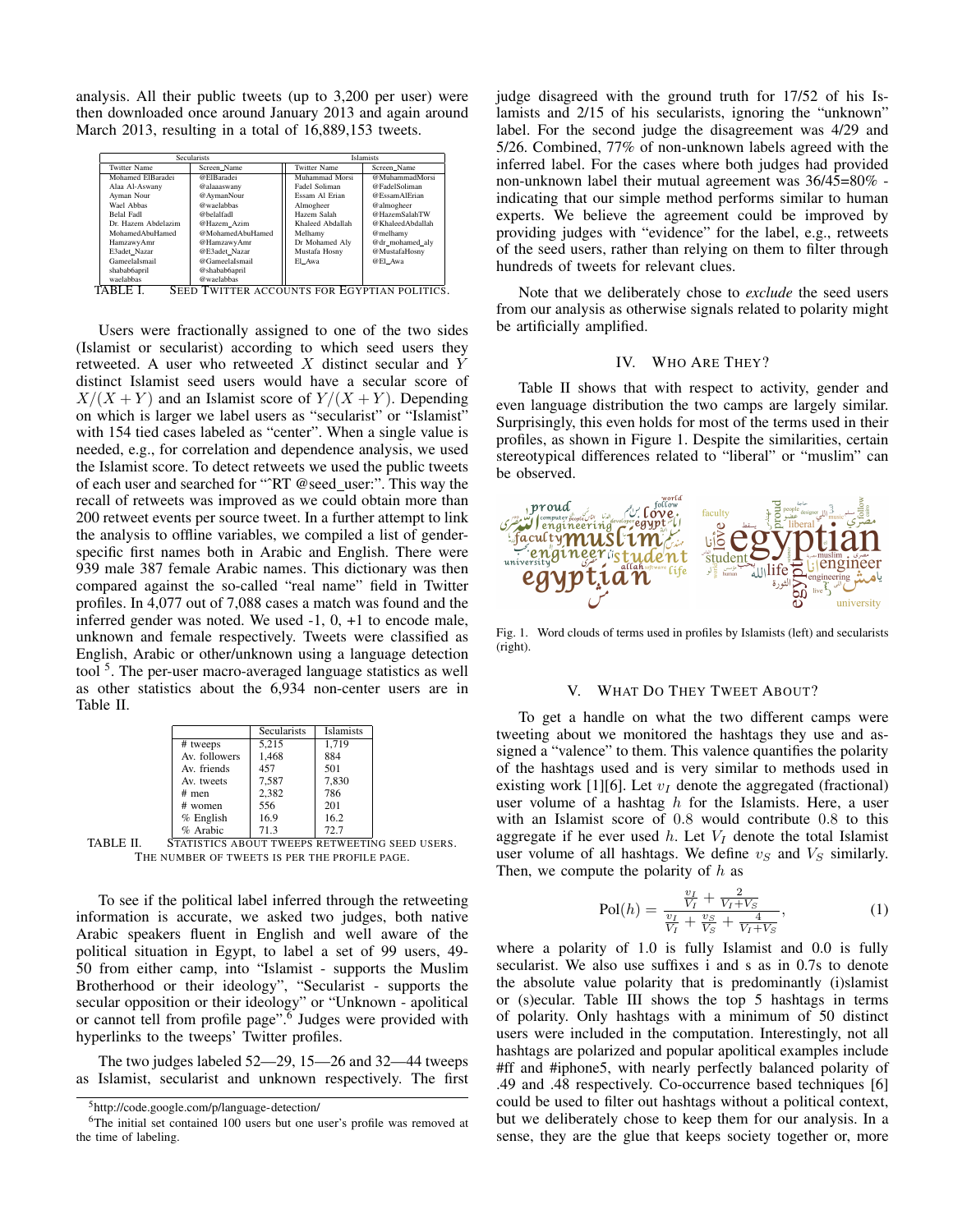formally, they bring down overall polarity (see the following section).

| Hashtag (Islamist)         | Leaning | Hashtag (Secular)                    | Leaning |
|----------------------------|---------|--------------------------------------|---------|
| -Al) مؤتمر _نصرة _الأحوَاز | 0.948i  | مرسى كذاب قوى                        | 0.982s  |
| Ahwaz_Support_Conference)  |         | (Morsy_is_a_big_liar)                |         |
| جهة _الخزاب                | 0.947i  | $f$ e $h$ 10                         | 0.982s  |
| (destruction_front)        |         |                                      |         |
| جزائم _المعَارضة _السلمية  | 0.943i  | 0.981s عَايزين _البوب _رئِيس _وزرَاء |         |
| (crimes_of_the_peaceful-   |         | (we_want_the_Bob_(El-                |         |
| _opposition)               |         | Baradei)_as_prime_minister)          |         |
| (Basem_Ouda) بَاسم _عودة   | 0.941i  | حسن _البَاندَا _في _التَاريخ         | 0.981s  |
|                            |         | (Hassan Al-                          |         |
|                            |         | Panda in history)                    |         |
| يحتمى _عَيَاش              | 0.940i  | (Ali_Qandeel) على _قنديل             | 0.979s  |
| (Yahya_Ayyash)             |         |                                      |         |
| TABLE                      |         | TOP 5 HASHTAGS. IN TERMS OF LEANING. |         |

# VI. IS SOCIETY DRIFTING APART?

Can Twitter provide signals for growing political tensions? We decided to test this hypothesis by looking at hashtag usage in a global manner. The basic idea is that if both camps live "in their own bubble" with their own language then this indicates tension. Concretely, we looked at how polarized hashtags over all are. A hashtag with a full  $1.0$  (=  $1.0i$ ) Islamist or a full  $0.0$ (= 1.0s) secular leaning is fully polarized at a value of 1.0. Similarly, a hashtag used by both sides in the corresponding proportions is not be polarized at all at a value of 0.0. Tracking this value for all hashtags at a given point in time quantifies the overlap between the two speech bubbles. We chose a weekly granularity for our analysis, going back "only" to March 2012. The reason for this choice is that Twitter introduced an Arabic language interface in March 2012<sup>7</sup> and that our data showed different adoption rates for Arabic hashtags before and after this date with a sudden jump happening in a single week.

Figure 2 shows the overall hashtag polarity over time, as well as the number of distinct hashtags in use in a given week. Only hashtags used by at least three distinct users in a given week are considered. The peak in polarity at the end of 2012 seems to coincide with the political struggle over the constitution and a planned referendum on the topic. Outbreaks of violence are marked and refer to the following events. a - Assailants with rocks and fireboms gather outside Ministry of Defence to call for an end to military rule. b - Demonstrations break out after President Morsi grants himself increased power to protect the nation. Clashes take place between protestors and Muslim Brotherhood supporters. c,d - Continuing protests after the November  $22^{nd}$  declaration.  $e$  - Demonstrations in Tahrir square, Port Said and all accross the country. f,g - Demonstrations at Tahrir square. <sup>8</sup>

Figure 2 illustrates that hashtag usage can serve as a "barometer" for tension in society and that the mere number of distinct hashtags being used does not. Quite strikingly, all outbreaks of violence happened during periods where the hashtag polarity was comparatively high. To see if a similar correlation could be obtained by a user-based rather than hashtag-based polarity we also assigned a polarity score to each user that was *active* in a given week. An active user had to use a hashtag that was used by at least three users in that week. Averaging across all these hashtags the user used, a within-week leaning was then computed for each user, regardless of their retweet-derived leaning. This leaning was then mapped to a polarity value in [0,1] in the same way as for hashtags. Figure 3 shows the corresponding user polarity over time, as well as the number of distinct, active users in a given week. Neither this user polarity nor the number of active users reveal a relationship to the violent events. Interestingly, only the hashtag polarity derived from collective language usage (Figure 2) seems to correlate strongly.

## VII. TWEETING IN UNISON WITHIN EACH CAMP?

To quantify how much "in unison" the different groups were we looked at the cosine similarity for the sets of hashtags used between user pairs. A large within-group similarity would indicate a stronger vocabulary coherence and a large groupwith-seed-users similarity would indicate a stronger influence of "party lines".

For the Islamist users we observed a pairwise average similarity of .13, with a median of .00 - indicating a small but fairly coherent group of users pulling up the average. For secularists the roles were reversed with an average similarity of .16, smaller than the median of .33 - hinting at a group of "completely out of sync" users bringing down the average. Surprisingly for us, the hashtag agreement with the seed users was larger for the secular users, with average and median values of .14 and .14 respectively, as compared to .11 and .03 for Islamists.

At least part of these observations could be explained by different levels of hashtag adoption overall. For example, a user who *never* uses hashtags will have a similarity of 0.0. To remove such effects we redid the analysis for users with at least 31 (= median) distinct hashtags. The first set of trends persisted unchanged. Namely, two non-seed Islamist users had an average (median) cosine similarity of .16 (.11) respectively - indicating a heavy tail in the distribution. For non-seed secularists the average (median) was .16 (.21) - again hinting at out-of-sync users. The similarity of these active hashtag users with respect to the seed users changed and was now more similar for both sets, with averages (medians) of .11 (.12) and .16 (.09) for secularists and islamists respectively.

Figure 4 shows the distribution of similarities for users actively using hashtags to their respective seed users. The left plot suggests a bimodal distribution with one mode corresponding to tweeps less similar to the seed users and a second mode with users more closely "following the party narrative".

# VIII. WHAT DO THEY READ ONLINE?

Other researchers have used data from Twitter to study the bias of popular media outlets [23], [24]. We use a similar approach, though we use tweeted URLs rather than follower information to gauge audience bias. Concretely, we apply the same polarity formula from hashtags to URL (sub-)domains.

<sup>7</sup>http://blog.twitter.com/2012/03/twitter-now-available-in-arabic-farsi.html http://en.wikipedia.org/wiki/Timeline\_of\_the\_2011\_Egyptian\_ revolution\_under\_Mohamed\_Morsi\_\%28July\%E2\%80\%93October\_ 2012\%29#October and http://en.wikipedia.org/wiki/Timeline\_of\_the\_2011\_ Egyptian\_revolution\_under\_Mohamed\_Morsi\_\%28from\_November\_2012\ %29#November for a detailed breakdown. Major events in the period before our study are also described at http://www.aljazeera.com/indepth/spotlight/ egypt-one-year-on/2012/01/2012124164311269954.html.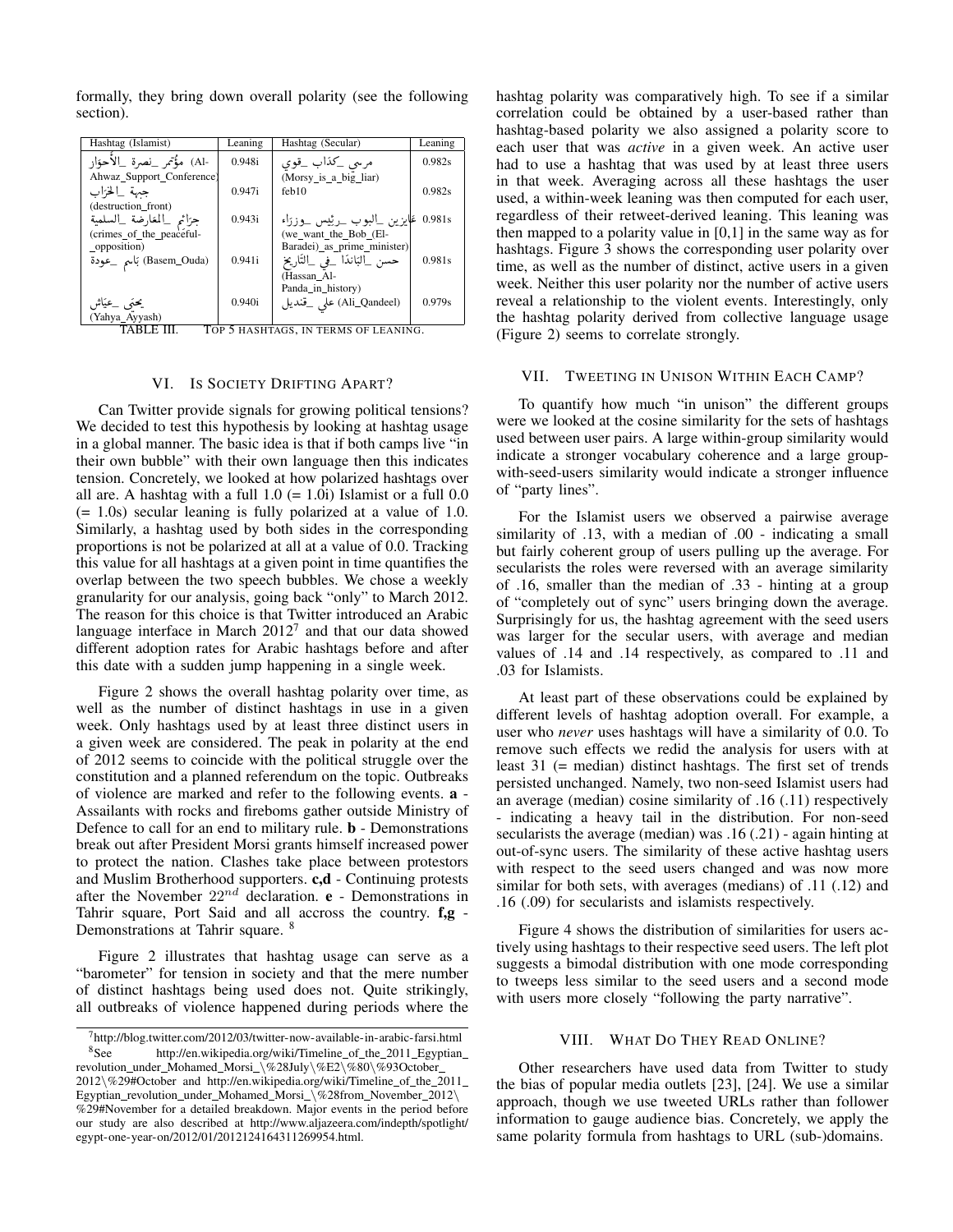

Fig. 2. Overall hashtag polarity over time.



Fig. 3. Overall user polarity over time.

Inspecting the most polarized domains the reader will find stereotypical differences. Interestingly, a large fraction of strongly polarized domains consist of blogs, in line with other work that shows the importance of this media form for political discourse in Egypt.

Though neither of the two Al Jazeera domains is highly polarized, we looked at them in detail in an attempt to quantify existing observations about the differences between the Arabic and English versions [25]. We found that the Arabic version aljazeera.net has a very slight Islamist leaning (0.61i, 261i vs. 516s tweeters) whereas the English one aljazeera.com has a secularist leaning  $(0.63s, 21i \text{ vs. } 114s \text{ tweets}).$ 

As another case study, URLs from youtube.com can be found in the majority of tweeps' streams and, correspondingly, the leaning for the domain is very close to center (0.52s, 1,296i vs. 4,208s), though highly polarized individual videos exist.

#### IX. HOW DO THEY CONNECT?

For the case of US politics the strong community structure of blog inter-linkage [2] and Twitter retweet networks [1] has been observed before. Here, we wanted to see if something similar holds for retweet and mention networks in Egyptian politics.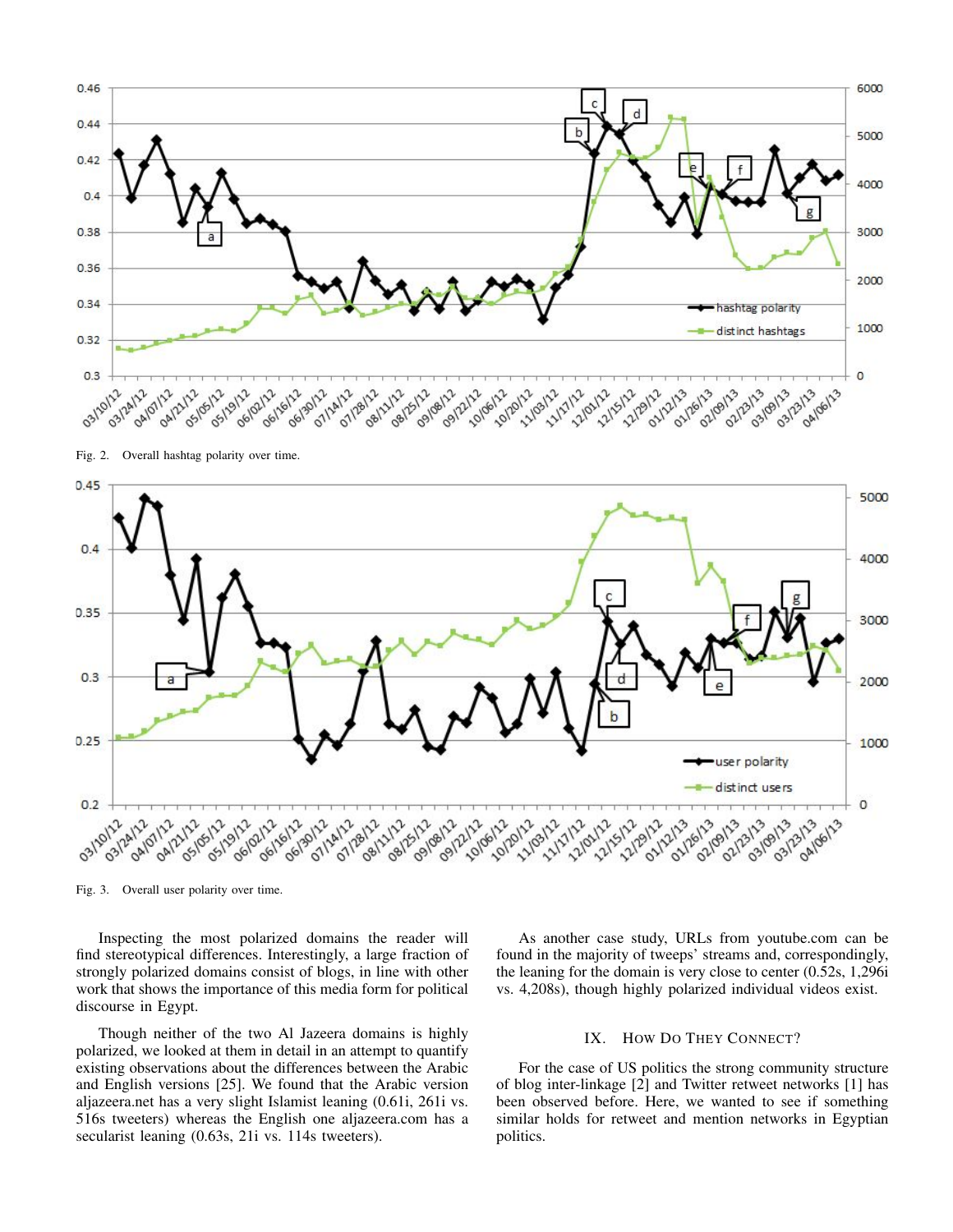| Islamists               |        |            | Secularists               |        |       |
|-------------------------|--------|------------|---------------------------|--------|-------|
| $mix25$ .tv             | 0.957i | 18/1       | mella5er.blogspot.co.uk   | 0.977s | 1/194 |
| forum.islamstory.com    | 0.948i | 33/4       | saveegypt.net             | 0.975s | 0/58  |
| lojainiat.com           | 0.946i | 15/1       | sandmonkey.org            | 0.972s | 0/51  |
| islamstory.com          | 0.942i | 118/21     | weekite.blogspot.com      | 0.970s | 0/48  |
| mustafahosny.com        | 0.933i | 14/1       | arabawy.org               | 0.970s | 0/44  |
| melhamy.blogspot.com    | 0.927i | 27/5       | amrabdelazez.blogspot.com | 0.968s | 0/44  |
| albayan.co.uk           | 0.926i | 14/2       | alalamalislami.com        | 0.958s | 0/33  |
| hussein-hamed.com       | 0.925i | 18/3       | akhbarbaladna.net         | 0.958s | 0/33  |
| egy-nahda1.blogspot.com | 0.925i | 18/3       | mendirect.com             | 0.957s | 0/32  |
| dostourmasr2012.com     | 0.923i | 21/4<br>-- | insaneyat.wordpress.com   | 0.951s | 0/28  |

TABLE IV. TOP 10 POLARIZED DOMAINS FOR BOTH CAMPS. THE COUNTS ARE FOR DISTINCT ISLAMIST/SECULAR TWEEPS RESPECTIVELY.



Fig. 4. User-user hashtag usage cosine similarities for tweeps with at least 31 (the median) distinct hashtags. Left is for Islamist tweep-seed similarity, right for secularist tweep-seed similarity.

To this end we constructed graphs where nodes were tweeps and (binary) directed edges were present if a user (i) retweeted or (ii) mentioned another user. Table V shows the label congruence probability for retweet edges. Results are for per-edge micro-averages but per-user macro-averages differ by less than 2% in the direction of less "mixing". Results for mention rather than retweet edges are also virtually identical, again with about 2% differences towards more cross-ideology edges.<sup>9</sup> As the class distribution of users is biased (with 5,215/1,719/154 users labeled as Secularist/Islamist/Center respectively) there is a higher chance to retweet a secularist than an Islamist. To better understand the strength of the preference for intra-group retweets we normalized the link distribution by the number of retweets each group attracts. The corresponding results are shown in parentheses in Table V.

|                 | Retweeted User |                 |             |  |
|-----------------|----------------|-----------------|-------------|--|
| Retweeter       | Center         | <b>Islamist</b> | Secularist  |  |
| Center          | 3.6(44.5)      | 22.5(31.6)      | 73.8 (23.9) |  |
| <b>Islamist</b> | 3.9(36.8)      | 46.3(50.6)      | 49.9 (12.6) |  |
| Secularist      | 1.7(31.6)      | 12.1(25.9)      | 86.2 (42.5) |  |

TABLE V. EDGE STATISTICS ABOUT TWEEPS RETWEETING OTHER NON-SEED USERS. NUMBERS IN PARENTHESES ARE FOR THE CASE WHEN THE GROUP SIZES OF THE RETWEETED USERS ARE NORMALIZED FOR THE OVERALL NUMBER OF RETWEETS THEY ATTRACT.

Figure 5 shows the corresponding retweet network. Seed users are not included in the set. Red nodes indicate Islamists, blue nodes secularists with intra-ideology edges colored correspondingly. Yellow nodes indicate split center nodes and yellow edges either center or cross-ideology edges. Though not perfectly bipolar, there is a clearly visible grouping of users of matching inferred ideology. Still, the polarization in terms of retweet network structure appears weaker than in the U.S. [1].



Fig. 5. Visualization of the retweet network obtained with NodeXL [26] and the Fruchterman-Reingold [27] layout algorithm. Four nodes not connected to the giant component were removed. All 6,579 remaining connected users users are included. Edges pointing from retweeting user to source user.

## X. POLITICAL ISLAMISM VS. RELIGIOSITY AND OTHER **CONNECTIONS**

So far our analysis has looked at things such as user characteristics, polarization over time or network structure. Here, we focus on what other forms of behavior or, more concretely language use, correlate with identification with a political camp.

Our starting point here is the tendency in the West to equate political Islamism and devoutness to Islam or, at least, to see them as going hand in hand. We wanted to see if we can find statistical evidence for or against the hypothesis that these two are indeed linked. As a proxy for religiousness we chose a basic dictionary-based approach where we compiled a list of 609 terms (381 Arabic and 228 English) related to Islam. The first column in Table VI shows examples. Each tweet was matched against this dictionary and matching tweets marked as "religious". We chose a similar dictionary-based approach to look for mentions of derogatory terms referring to other religions, in particular Judaism, and to donations and charitable acts<sup>10</sup>. Before matching against the dictionaries, terms were normalized for variants of dialects and other Arabic-language specifics [28].

To quantify correlations between variables we first map values to their percentile ranks, mapping the median value to 0.5 and so on. This is done to cope with monotone but

<sup>9</sup>We included retweets in the mentions as they also include @username.

<sup>10</sup>Almsgiving or "zakt" is one of the five pillars of Islam with devout Muslims donating significant fractions of their income. See http://en.wikipedia. org/wiki/Zak\%C4\%81t or http://islam.about.com/od/zakat/p/zakat.htm.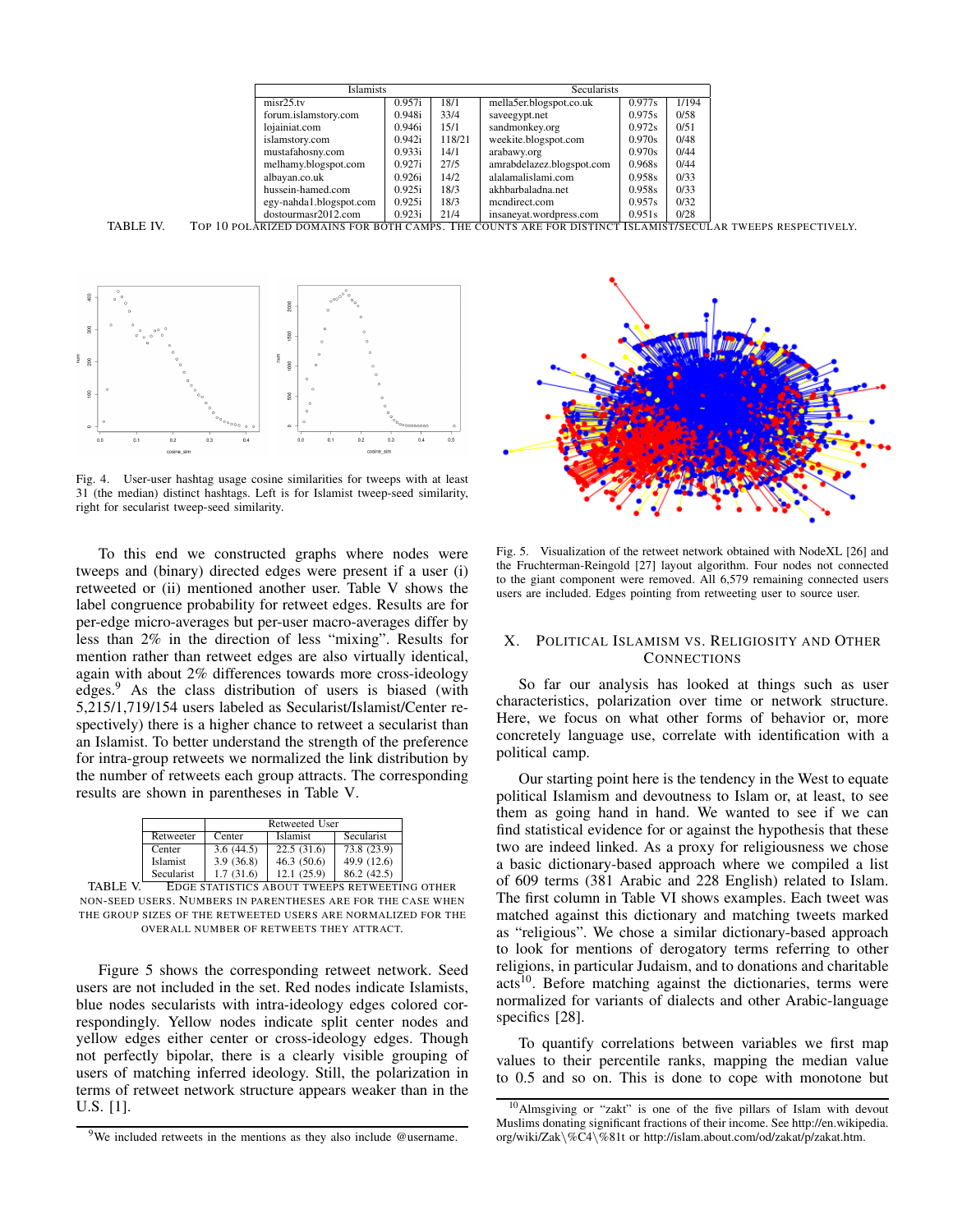| Religious                    | Derogatory                              | Charitable                   |
|------------------------------|-----------------------------------------|------------------------------|
| (Allah) (1482195) ألّه       | (unbeliever) (31668) كافر               | (charity) (16534) صدقه       |
| (914783) رب                  | (avoid non muslims) تحبنت) عبد          | grant $(8129)$               |
| (681039) کې (be)             | (1989) (joking about something) سَاخِر) | (charity) (3055) زكاة        |
| (god) (349418) أله           | (the atheist) (3840) الملحد             | donat $(2658)$               |
| (the only one) (344802)      | (1685) (the non muslims) الكفار)        | (charity) (2378) خىرية       |
| (words of koran) (320775) نص | (3236) (the non muslim) التكفير         | (1830) (the charity) (1830)  |
| (301073) جن) جن              | pig (1810)                              | (the charity) (1498) الصدقة  |
| (verse) (290847) أيه         | (1698) pessimist) متشائم                | charit (1436)                |
| (peace) (268904) سلام        | (1499) خنزير) خ                         | (983) (the charity) المخبرية |
| (261256) ع ف                 | (the deserter) (1078) المنشق            | (859) (charities) صدقات      |



non-linear dependencies. For example, a random variable Y that satisfies *exactly*  $Y = X^2$  for a variable X uniformly distributed in [0, 1] only reveals a linear Pearson productmoment correlation coefficient (also known as "r") of 0.87 between  $X$  and  $Y$ , despite the perfect, deterministic dependence. After mapping values to their percentile ranks the correlation coefficient becomes 1.0. We applied this transformation to all variables, except gender which is discrete by nature. Table VII shows the correlation coefficients obtained this way.

Given the strong link between Islam and the Arabic language<sup>11</sup> results should not naively be compared across the two languages. Hence, we extended our analysis to see if, once language differences are accounted for, trends still persist. Similarly, certain effects could be explained by hidden dependencies on gender or overall activity. As our focus is polarization, we look in detail at the impact of the variable indicating a user's polarization on (i) the usage of religious terms, (ii) the usage of charity-related terms, and (iii) the usage of derogatory terms for other religions. As a model we choose a standard linear regression of the following form to which we applied least-squares model fitting.  $y_{\text{targ}}$  =  $a_{pol} \cdot x_{pol} + a_0 + a_{1a} \cdot x_{1a} + a_{1b} \cdot x_{1b} + a_2 \cdot x_2 + a_3 \cdot x_3$ 

The variable of interest here is  $x_{pol}$  – the percentile of the polarization score, ranging from  $0.0$  (= only secular seed users retweeted) to 1.0 (= only Islamist seed users retweeted). The other variables are added one at a time: a fixed-term constant;  $x_{1a}$  and  $x_{1b}$  – percentiles of fractions of English and Arabic language tweets (added at the same time);  $x_2$  – percentile of the total number of tweets for the user;  $x_3$  – gender (-1 = male,  $0 =$  unknown,  $+1 =$  female). After adding a new variable, the new coefficients  $a_i$  are re-learned and the value of  $a_{\text{pol}}$  is recorded in Table VIII.

|             |             |            | Feature set |                       |
|-------------|-------------|------------|-------------|-----------------------|
|             | pol.+const. | +lang.     | +tweets     | +gender               |
| religiosity | $2^{3***}$  | $11^{***}$ | $.08***$    | $0\overline{7^{***}}$ |
| charity     | $.06***$    | $.08***$   | $.04***$    | $.05*$                |
| derogatory  | $-0.05***$  | $-.06***$  | $-11***$    | $-07***$              |

TABLE VIII. VALUES OF THE POLARIZATION COEFFICIENT  $a_{\rm POL}$  in a LINEAR REGRESSION MODEL TO PREDICT THE PERCENTILE OF THE TARGET VARIABLE. ∗, ∗∗ AND ∗∗∗ INDICATE P-SIGNIFICANCE LEVELS OF  $<$  .05,  $<$  .01 AND  $<$  .001 RESPECTIVELY.

For all three target variables the sign of  $a_{\text{pol}}$  is consistent

across all four different models, indicating a clear direction of the effect, despite possible correlation with other factors. Concretely we observe the following, with or without the inclusion of additional factors.

(i) The relative usage of religious terms increases as a user is closer to the Islamist end of the polarity.

(ii) The relative usage of charity-related terms increases in the same direction.

(iii) The relative usage of derogatory terms referring to other religions *decreases* in the same direction.

Though we were expecting observations (i) and (ii) to hold, observation (iii) goes against the common (Western) wisdom that followers of the Muslim brotherhood are more likely to use religious hate speech. This is at least partly surprising as Mohamed Morsi famously made derogatory references to Jews in public speeches before becoming president.<sup>12</sup>

# XI. CONCLUSIONS

We presented a quantitative study on Islamist vs. secular polarization in Egypt on Twitter. Starting from a set of annotated seed users we followed retweet edges to obtain a set of 7k users with inferred political orientation. This set then allowed us to study polarization for hashtags or domains, as well as analyzing their communication and networking patterns.

We found strong indications that a measure of global hashtag polarization, related to the overlap between hashtags used by the two political sides, works as a "barometer for tension" with high values coinciding with periods of violent outbreaks. Given a small but steady buildup of polarity before the unexpected outbreak of violence in late November 2012, there *might* be forecast potential and we plan to explore this further in the future. A similar user-based rather than hashtagbased measure did not reveal the same pattern.

Using hand-crafted dictionaries we could show consistent trends linking proximity to political Islamism to increases in word usage related to religion or charities, but a *decrease* in derogatory terms for other religions. We have been careful not to draw conclusions about *causal* connections and have restricted ourselves to observing correlations. However, time information and the fact that the cause precedes the

<sup>11</sup>See http://islam.about.com/od/arabiclanguage/a/arabic.htm or http://en. wikipedia.org/wiki/Arabic\_language#Arabic\_and\_Islam for an introduction.

<sup>12</sup>http://www.nytimes.com/2013/01/15/world/middleeast/egypts-leadermorsi-made-anti-jewish-slurs.html